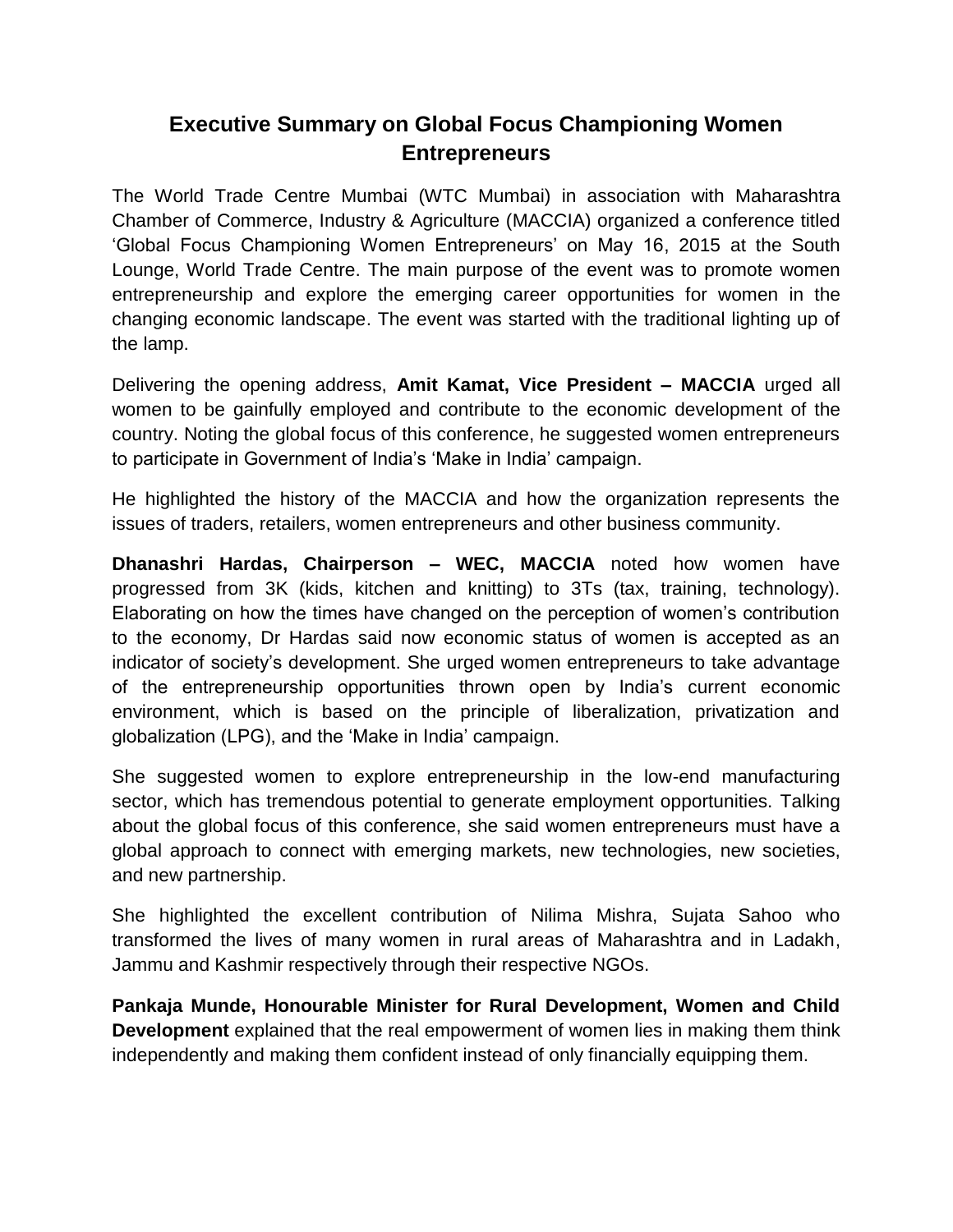She demystified the perception that women are economically backward in poor countries by substantiating with statistics that only 5% of women are entrepreneurs in western countries as compared to 40% in Asia and Africa. However, she stressed on the need to uplift and empower the downtrodden and marginalized women in rural areas who do not have the same level of access to education and employment opportunities as urban women have.

**Ritu Kumar, Fashion Designer** enumerated how career opportunities for women expanded more in the last 40 years than in the 400 years before that**.** She talked about how India's textile industry employed mainly female weavers and how women multimanaged time and resources optimally.

**Shaina NC, Fashion Designer and Politician** highlighted the need for a supportive environment to encourage women entrepreneurship and suggested every woman to inspire other women to venture into entrepreneurship. She also stressed on the need for including the concept of Women's role in 'Make in India' to make India a global manufacturing hub.

**Lalitha Kumaramangalam, Chairperson, National Commission for Women, Government of India** urged women to eschew the regressive tendency of 'stifling their dreams' in order to progress in their career and called for out-of–the-box thinking to explore entrepreneurship opportunities in sectors outside the traditional areas of papad and pickle making etc. Ms Kumaramangalam stressed women to make full use of the government schemes on housing, financial support to start business etc.

**Rupa Naik, Director, World Trade Centre** offered the full support of her organization to MACCIA's future endeavour to promote women entrepreneurship. She put forth a request to the government to support and encourage the cluster development model for promoting women entrepreneurship.

**Amruta Amdekar and Ms Neeta Arora** proposed the vote of thanks for the inaugural session.

Thereafter, a **Pep Talk Session on the 'Importance of Smile'** was conducted by **Suhas Lele**, cosmetic dentist. He shared with the audience the importance of smile in de-stressing the mind and making a pleasant personality.

**Palekar, S.P. Jain Institute,** was the Chairperson of the **Business Session – 1: Branding the Way Ahead to Market.** He introduced the speakers and invited them to speak. The discussion was mostly focused on the role of marketing and advertising in developing a business. Most of the speakers opined that success in business requires innovative ideas, differentiated products, customer satisfaction more than high-budget advertisements.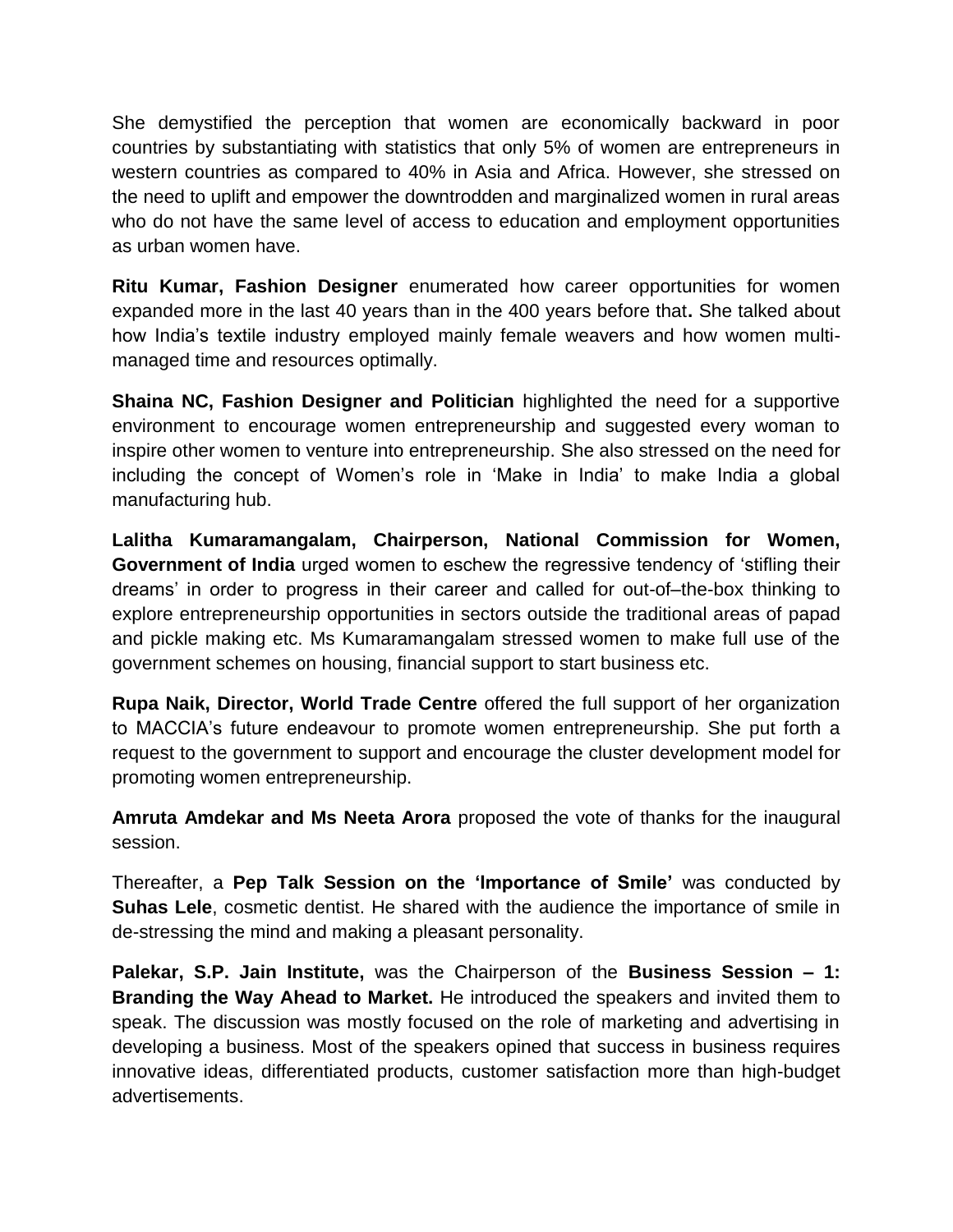**Karon Shaiva, Social Entrepreneur and Chief Impact Officer, IDOBRO** was given the topic 'Marketing My Way'. She spoke extensively on marketing and said anybody who has the conviction to offer something valuable to others can market any product or service**.**

**Bharat Dabholkar, Creative Director**, was given the topic 'Empowerment'. He spoke on how he and his advertising team made some of the successful advertisement campaigns and films on women empowerment in the past.

**Brinda Miller, Designer and Artist,** was given the topic 'Branding'. She shared her experience of how her women colleagues made meaningful contribution in the field of aesthetics.

**Ms Sunita Bhuyan, violinist and musician**, was given the topic 'Stree Shakti'. She talked about the valuable contribution of women in society through their in-born qualities of empowering, enabling and enriching. She express herself through a solo music performance on the violin as a tribute to these qualities of women.

Post lunch, there was a **Pep Talk Session on 'Stress Management'** by Avinash De Souza. He spoke about the important of positivity in helping nurture entrepreneurship by easing stress through concentration on one's own goals and not being bothered by what others said.

The next session was '**Interviews with dynamic Women Personalities'** conducted by Amrutha Amdekar and Neeta Arora. They conducted a question-answer session with four women who made have impacted lives of other women.

**Kalpana Saroj, Chairperson, Kamani Tubes** took the audience through the journey of her success story which started with the occupation of tailoring to acquiring the sick company Kamani Tubes on the request of the labourers of the latter**.**

**Jabeenben Jambughodawala, Founder-Director – Sahaj Foundation** explained how her organization encourages tribal women in Gujarat to stand on their own feet and become financially independent.

**Mohini Kelkar, Founder, Grind Master Machines Pvt Ltd** shared how she started a business along with her husband with an initial saving of Rs 25,000 in 1984. In the course of time, her business evolved into a company named Grind Master which exports more than 50% of the products to foreign countries.

**Sujata Sahu, Founder, Director 17,000 ft Foundation** narrated how she chose to become a social worker imparting education among children in the remote villages of Ladakh.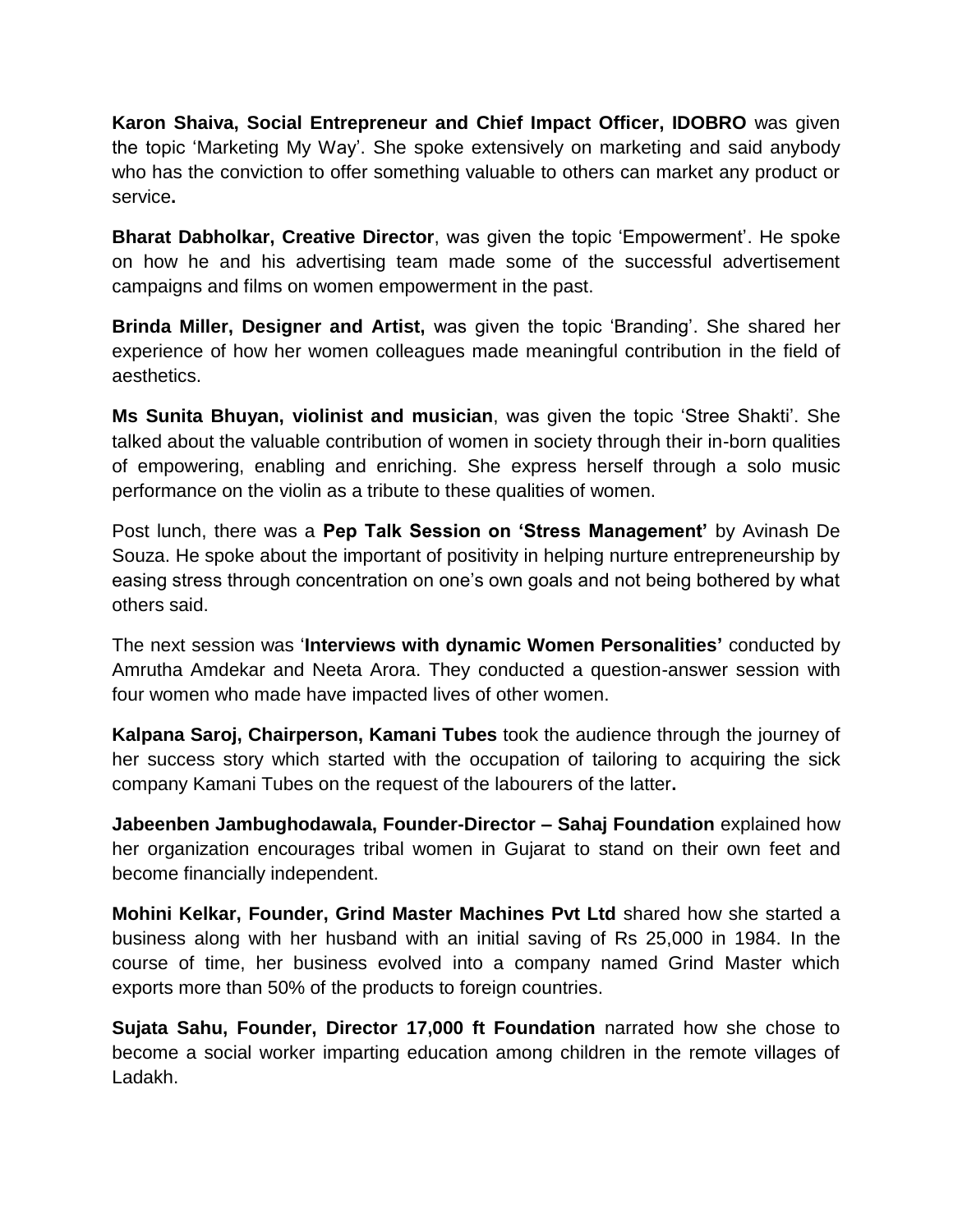A **Pep Talk Session on** '**Effective use of Nutrition Labels'** was organized by **Manisha Parelkar, Food Researcher.** She gave a pep talk on how the unhealthy dietary and food habits gives rise to various life-style diseases. She suggested manufacturers of food products to provide comprehensive information on the ingredients and the nutritional value of the products on the label.

**Business Session II: Plans, Policies and Finance for Women Entrepreneurs** was chaired by **Jaya Goyal, Chairperson, WEC, Integrated Association of MSME of India.** He introduced the others on the panel and gave them the opportunity to present their perspectives on the topic.

**CS S. Suresh, NSIC** provided a brief introduction of the various schemes being offered by NSIC namely, Marketing assistance scheme, B2C portal benefits and procurement of raw material scheme.

**Bharat Shah, ED, BNI, Hyderabad** spoke of the 3Is which are most important of business networking, namely, infrastructure, information and individuals. He emphasized that it was most important to make investments on people, in terms of choosing the right kind of people for the right job. Thereafter orientation is a must.

**C.K. Kumaravel, CEO & Co-founder of Naturals (Beauty Chain)** spoke of following one heart and believing in oneself. One should aim to have a big dream.

A **Pep Talk session on 'Music Therapy" was organized by Rahul Joshi** where he presented rag Bhairavi in order to lighten the mood and to create the spirit of entrepreneurship.

Thereafter a **panel discussion on 'Business Women at par with men'** was moderated by Rupa Naik. Ms. Naik raised two questions, namely, 'what are the challenges women have to face in being in a man's world' and 'How is work-life balance maintained'? to each of the panelists.

**Sunila Patil, Director – Veena World** said that maintaining a work-life balance was the greatest challenge. With regard to maintenance of work-life balance, she said that it was all within us, all it required was a bit of effort.

**Tara Sharma, Actress** express that each individual is unique, however everyone had opportunities. The key to facing challenges was to not stagnate. Go all out and get things done. She emphasized that one enjoys satisfaction for achieving something. Work-life balance is different for different people and is difficult to judge.

**Santosh Mandiecha from Reliance electronics** who was asked to join the panelists said that women' contribution to industry is pertinent, citing the example of 90 per cent